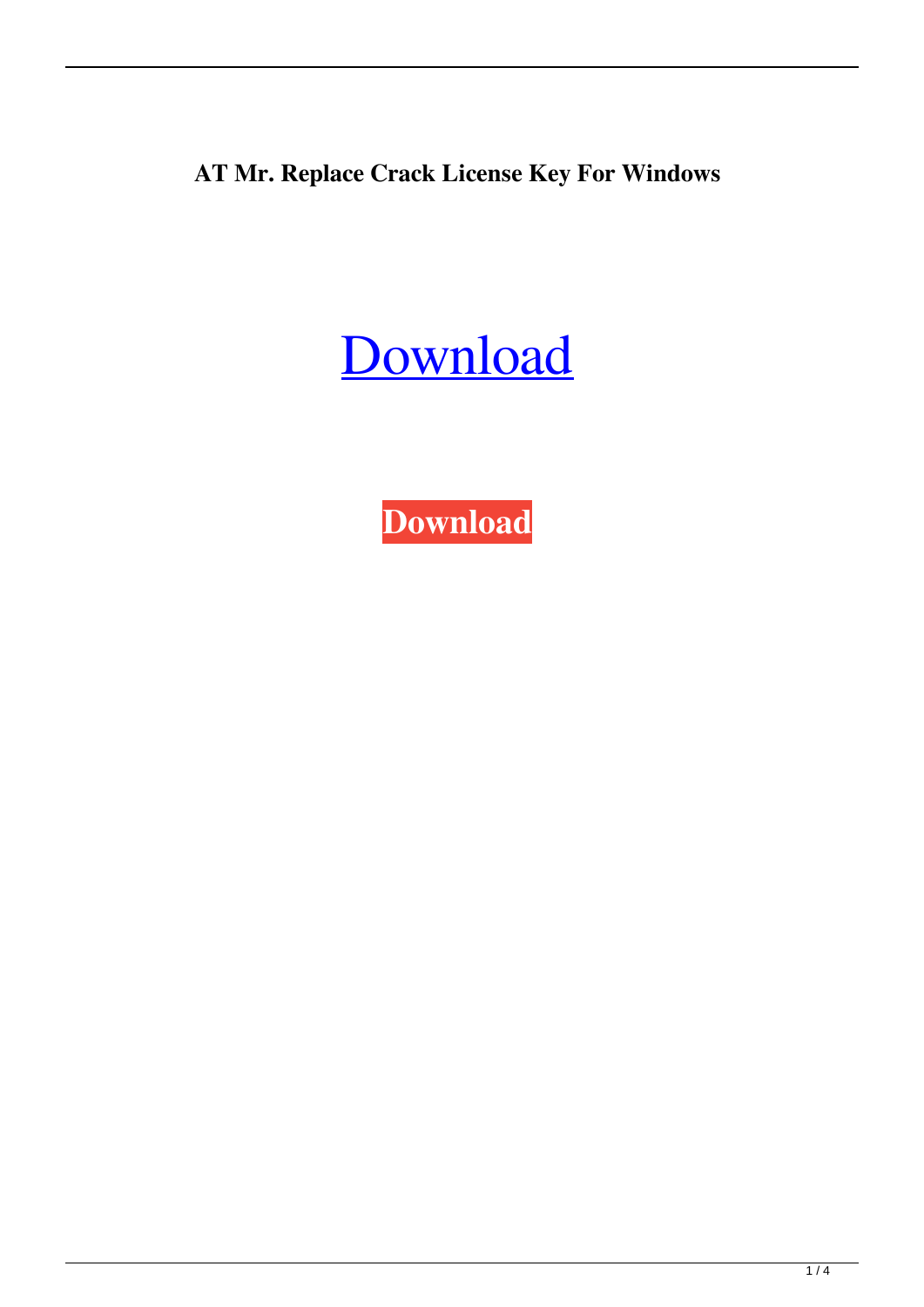## **AT Mr. Replace (Final 2022)**

Mr. Replace is a powerful and freeware utility for search and replace any text in many files with special symbols and differnet charsets support. AT Mr. Replace Full Crack is a powerful and freeware utility for search and replace any text in many files with special symbols and differnet charsets support. **A** Search and replace any text in many files **A** Using the special symbols for different line-break symbols  $\frac{1}{2}$  Special file fromat for replace settings  $\frac{1}{2}$  Examples of using program search requests Requirements: **A.N.** Framework 2.0 **A.** 64 Mb RAM **A.** 1 Mb free hard disk space More Information About AT Mr. Replace: AT Mr. Replace is a powerful and freeware utility for search and replace any text in many files with special symbols and differnet charsets support. Key features: - Search and replace any text in many files with special symbols and differnet charsets support. - Using the special symbols for different line-break symbols - Special file format for replace settings - Detailed log and statistic info about current replace session. Requirements: -.NET Framework 2.0 - 64 Mb RAM - 1 Mb free hard disk space Installation: - Extract the contents of the downloaded archive to any folder - Run the AT Mr. Replace Setup.exe - Select "Create shortcut on the desktop" and then click "Next" button. - Set the installation directory to the folder where you extracted the program. - Click the "Finish" button and the shortcut to AT Mr. Replace will be created on the desktop. Use: - Run the AT Mr. Replace shortcut - Choose the "Open" button or the "Search" button - The text will be replaced with the given replacement string - Press "Refresh" button to test the changes - Change the replacement text in the "Search" field - The application will perform the search and replace - The program will immediately stop the search if the string is found in the file. - Press the "Search" button to continue the search. - The search requests will appear in the log window. - Click on the request to edit it. - Enter the replacement text and the file will be opened in Notepad for you to correct the text. - Click "Open" button to save the changes. - Click "Refresh" button to

### **AT Mr. Replace Crack Activation PC/Windows**

You spend a lot of time on updating or correcting the texts in your files. Some of them need corrections more than others, and you spend more time on them. What is more, you don't always get the whole text of your file into your editor, so you have to do replacements later. That is why you need an application to quickly replace texts in all files and folders of your PC.  $\mathbb{Q}$  Search and replace any text in many files  $\mathbb{Z}$  Using the special symbols for different line-break symbols  $\mathbb{Z}$  Special file fromat for replace settings <sup>[7]</sup> Examples of using program search requests <sup>[7]</sup> Using the internal full-text search engine Special file format for replace settings: We know that "Windows Explorer" as an external editor doesn't always show the text that is typed into the address bar. For example, the explorer searches the document only if you type "Office" into the address bar, and not "Office Documents" Special symbols for different line-break symbols: Character #0 can be used to break line at many places  $[$  Carriage return, Linefeed, and Return  $\frac{m}{n}$  Carriage return  $\frac{m}{n}$  Linefeed  $\frac{m}{n}$  Return  $\frac{m}{n}$  How to enter the special symbols on your keyboard: 1) Carriage return: Press "Enter" and after that "End" 2) Linefeed: Press "Enter" and after that "Tab" 3) Return: Press "Enter" and after that "Enter" Some examples of using program search requests: 1) Search for "need of a project plan." 2) Search for "need of a project plan." We can now read the result of search request: 1) Search results: 2) Search results: If you get the special symbols the "Search" dialog box will not be displayed If you have any troubles or questions about the KeyMacro "AT Mr" application, just send us e-mail or call us and we will reply as soon as possible.Anusasane Petrich Anusasane Petrich (born 26 April 1981) is a Sri Lankan footballer who plays as a midfielder. International goals Honours Club Galle FC Sri Lankan Premier League: 2004–05 Sri Lanka Football Premier League: 2012–13 Ajax Cape Town SAFA Premiership: 2010–11 1d6a3396d6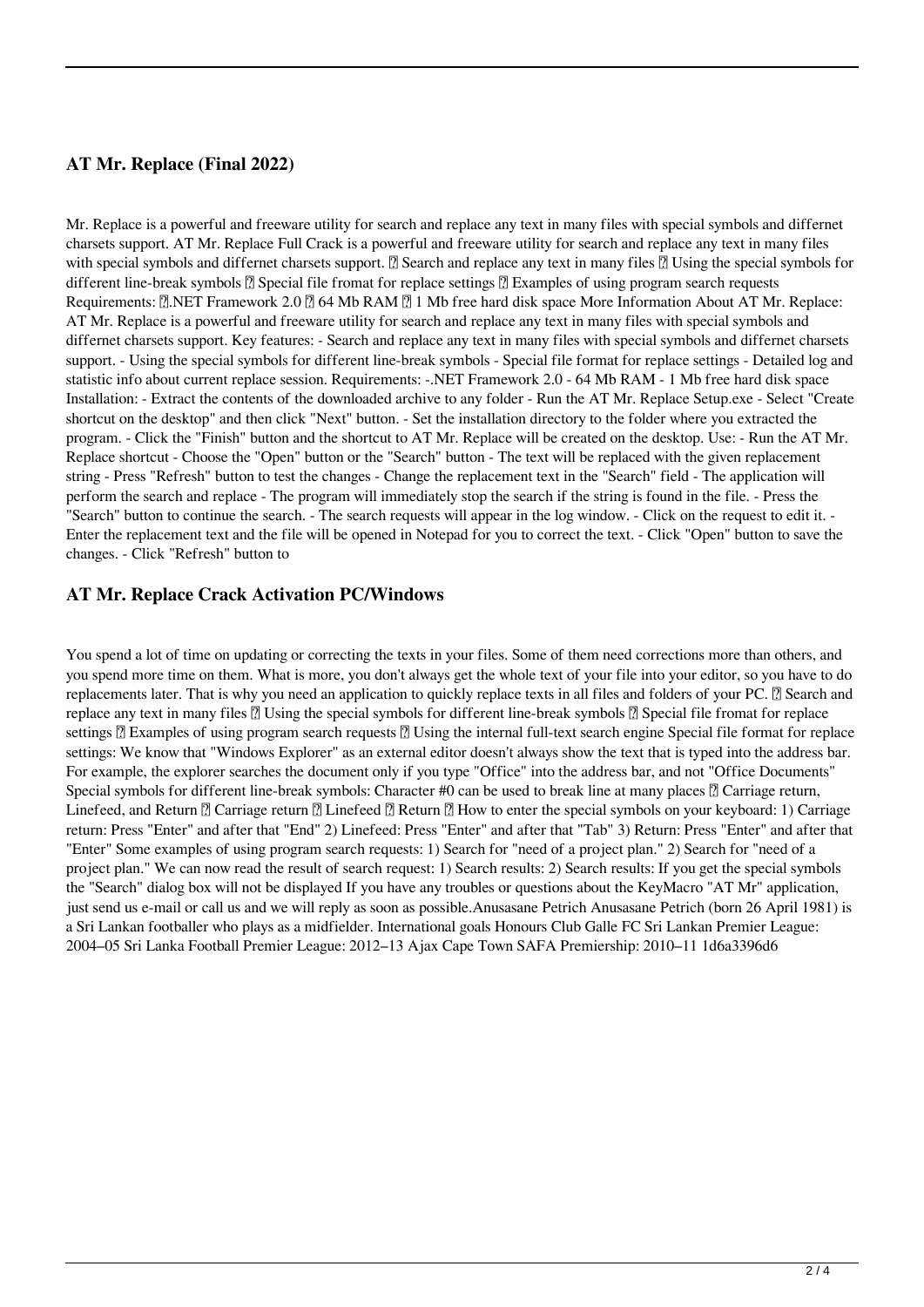## **AT Mr. Replace (Latest)**

AT Mr is powerful and freeware utility for search and replace any text in many files with special symbols and differnet charsets support. Special file format for replace settings, detailed log and statistic info about current replace session. All in all, this application will reduce the time you regularly spent updating or correcting your texts. Here are some key features of "AT Mr" program:  $\Omega$  Search and replace any text in many files  $\Omega$  Using the special symbols for different line-break symbols  $\Omega$  Special file fromat for replace settings  $\mathbb{Z}$  Examples of using program search requests  $\mathbb{Z}$  Configuration file editor to make replace settings  $\mathbb{Z}$ Detailed log and statistic info about current replace session. Every time when you replace something, you will find a file for replace settings with the new contents, from which you can easily customize replace process to a different way. For example, if you want to replace all "Š" (Serbian lowercase capital s with special character) occurrences in text files to "Ž" (Serbian lowercase capital z with special character), with custom replace settings, you will get a sample of such settings in a file. You can use that file for using the program in your own way. During the replace process, the program will log all replaced lines and its changes to the text file. The log will include the current position, the line number, the old and new text and a list of all replaced lines. If you need to see only the log of the current replace process, you can easily switch on the second mode of operation in settings. The program will log a log and statistics info about the current replace session. Example of the log: At the very beginning of the replace session: "Starting to replace the text from 13 to 6485 (lines 0 to 50 of the text)" "Starting to replace the text from 6486 to 13279 (lines 51 to 100 of the text)" "Starting to replace the text from 13280 to 18158 (lines 101 to 160 of the text)" At the very end of the replace session: "Replaced line 46 (from 1495 to 1546) - 41 (from 1547 to 1598) - 44 (from 1599 to 1649) lines" "Replaced line 57 (from 1733 to 1784) - 58 (from 1785 to 1784) - 65 (from 1785 to 1804) lines

### **What's New in the?**

AT Mr Replace - powerful and freeware utility for search and replace any text in many files with special symbols and differnet charsets support. Special file format for replace settings, detailed log and statistic info about current replace session. All in all, this application will reduce the time you regularly spent updating or correcting your texts. Here are some key features of "AT Mr Replace":  $\mathbb{Z}$  Search and replace any text in many files  $\mathbb{Z}$  Using the special symbols for different line-break symbols  $\mathbb{Z}$ Special file fromat for replace settings  $\mathbb{Z}$  Examples of using program search requests Requirements:  $\mathbb{Z}$ .NET Framework 2.0  $\mathbb{Z}$ 64 Mb RAM  $\lbrack ? \rbrack$  1 Mb free hard disk spaceA reality television show that follows the lives of five siblings who live in rural Quebec has been filming since January. The siblings are all practicing Catholic priests. The CBC's Barbara Frum is the only journalist allowed to visit the children. She wrote an account of what she witnessed on her latest visit. It's been a year now, since Barbara Frum met the five children and their parents in the rural community of Mirebalais. The kids — the youngsters who work with the CBC are called "kids," even though they are older than 18 — are away on vacation. Their parents, the priests Frum met when she visited the community in January, are working and live away from Mirebalais. The last time the CBC journalist saw the children was in January. She's returned today with three CBC colleagues to meet the youngsters, who are staying in a convent, and their parents. At the front door of the convent are two women in white habits — the nuns. One offers Frum a warm welcome. They had just finished an all-day prayer service. 'We just have to pray together' The men enter from the back door of the convent. As they do, they greet one another and then turn to face the CBC reporter. They are the children's priests. Jean, 17, is the oldest. Joseph, 15, is his younger brother. Marc-André, 14, is Joseph's younger brother. And there's Louis, 11, who is Joseph's younger brother. "We just have to pray together," Louis says. Everyone greets the CBC journalist with a hug. A smile breaks out on everyone's face. "How are you?" Barbara Frum asks. "How are you doing?" "We're fine," Joseph says. "We're fine." The CBC reporter is shown to a couch in the convent living room. It's been reserved for her. The children chat briefly. Then, all together, they sing the closing hymn from the mass they